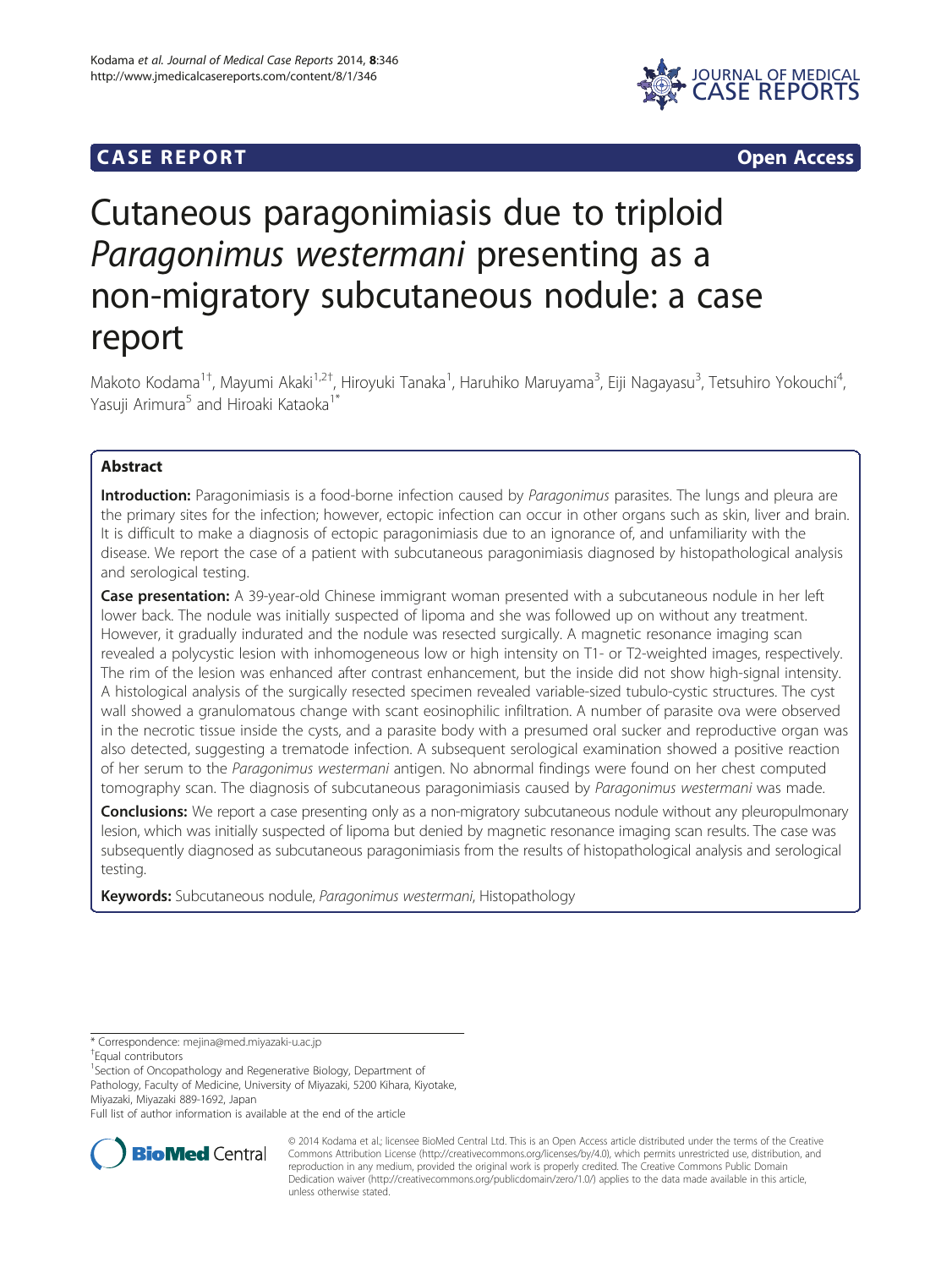## Introduction

Paragonimiasis is a food-borne infection caused by Paragonimus parasites, such as Paragonimus westermani and Paragonimus skrjabini miyazakii. Among the Paragonimus species, only Paragonimus westermani has a triploid variant, which can produce ova via parthenogenesis [\[1](#page-4-0)]. The primary organs for parasite infestation are the lungs and pleura, therefore most patients present with signs and symptoms involved in the lower respiratory tract and pleura such as cough, sputum, chest pain, dyspnea and pleural effusion. In some cases, ectopic infection occurs at unexpected sites such as skin, brain, liver and peritoneal cavity, due to erratic migration [\[1-3](#page-4-0)]. Ectopic paragonimiasis is difficult to confirm as a diagnosis because of its rarity and variable symptoms, which has caused an ignorance of, and unfamiliarity with of the disease. We report the case of a patient with subcutaneous paragonimiasis diagnosed using histopathological analysis and serological testing.

## Case presentation

A 39-year-old Chinese immigrant woman had been aware of a subcutaneous nodule in her left lower back for a year and sought medical attention. In her past history, she had frequent opportunities to have been exposed to drunken crab (raw crab soaked in rice wine), especially before she emigrated in Japan seven years ago. Additionally, she had been a cigarette smoker in her twenties (5 cigarettes per day). No specific family history was addressed. The nodule was initially suspected of being soft tissue tumor, particularly lipoma, and followed up on for over a year without any treatment. However, the nodule gradually indurated and surgical resection was chosen as treatment. Her physical examination before the resection revealed neither fever nor abnormal pulmonary sounds. Her white blood cell (WBC) count was 6740/μL (reference range: 3500 to 8700/μL), and neither her eosinophil count nor serum immunoglobulin E (IgE) level was examined.

She was suspected of having lipoma and a magnetic resonance imaging (MRI) scan was performed. A cystic lesion was found in the subcutaneous tissue on her left lower back, suggesting a closely-aggregated tortuous and inflected tubular architecture. In the lesion, inhomogeneous low-signal intensity was observed on a T1-weighted image (T1WI) (Figure 1A), and inhomogeneous highsignal intensity was observed on a T2-weighted image (T2WI) (Figure 1B and C). A contrast-enhanced MRI scan revealed a high-signal intensity was not detected in the inside while the rim of the nodule was enhanced (Figure 1D). No infiltrative lesion to the muscle layer or retroperitoneum was detected. The signal intensity of the contents of the lesion was similar to that of water, suggesting serous or mucinous fluid rather than blood.



B. The mass with inhomogeneous high intensity on T2-weighted image (T2WI). C. The magnified image of the nodular lesion in B. D. Rim enhancement is seen but the inside of the mass shows no increment of density after contrast enhancement.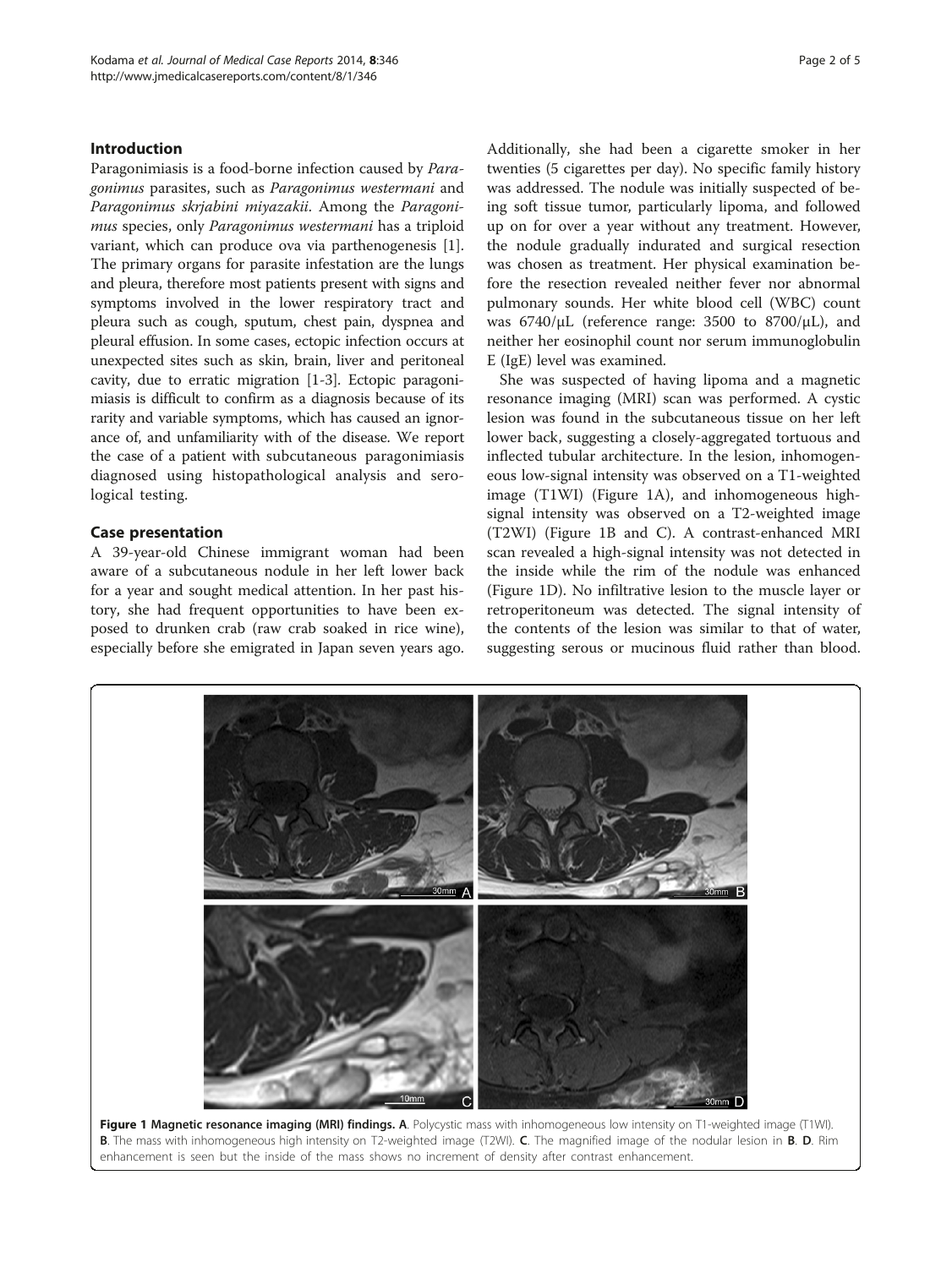Based on these imaging findings, the preoperative diagnosis of the lesion was lymphatic vessel malformation or mucinous nodules. Subsequently, a surgical resection was performed.

Macroscopically, the resected specimen was an abscesslike nodular lesion beneath the skin. On the cut surface, a nodular lesion consisted of creamy yellowish material containing a small hematoma-like fragment and was surrounded by a subcutaneous adipose tissue. Microscopically, this lesion was composed of one large tubulo-cystic structure and several small cysts (Figure 2A). The cyst walls showed a granulomatous change with scant eosinophilic infiltration (Figure 2D). A number of parasite ova were observed in necrotic debris inside the cystic structures. The ovular shell thickness was uneven and some were distorted. There were several cells with round nuclei and eosinophilic cytoplasm in the ova, suggesting yolk cells (Figure 2B). Each ovum was approximately 80×50μm in size. They were also intensely birefringent under polarized light (Figure 2C) [\[4](#page-4-0)]. These findings were compatible with those of the ova of Paragonimus, particularly P. westermani, in terms of size. No apparent operculum was detected in the hematoxylin and eosin (HE) stained sections. Furthermore, histologic analysis of the hematoma-like fragment in the main cyst revealed a parasite body with a presumed oral sucker and reproductive organ (Figure 2E). These finding are compatible with the characteristics of adult trematodes, raising the possibility of subcutaneous Paragonimus infection. In addition, only a single worm was found in the lesion, suggesting that this worm was a

triploid form of P. westermani producing ova via parthenogenesis, not a diploid form of the Paragonimus species.

On serological examination using multiple-dot enzymelinked immunosorbent assay with antigens of P. westermani and P. skrjabini miyazakii, which are two major species causing human paragonimiasis in Japan [\[5\]](#page-4-0), serum obtained from the patient was positive for P. westermani antigen rather than P. skrjabini miyazakii. However, no abnormal finding was found in both the lungs and pleura in her chest computed tomography (CT) scan. We made a diagnosis of subcutaneous paragonimiasis by P. westermani. One month after the resection, the WBC count in her peripheral blood was 6450/μL with an eosinophil count of 200/μL, and her serum IgE value was 51.7IU/mL, which were all within normal range. No further medication or treatment was assigned as she did not have any other symptoms and no lesion was detected in her chest CT scan.

#### **Discussion**

Paragonimiasis has been re-emerging in Japan due to the increase in immigrants and travelers from endemic areas, such as China and Thailand [[5\]](#page-4-0). Nevertheless, paragonimiasis is still a rare disease in Japan, since annual new cases are around several dozen nationally [[1](#page-4-0)]. Due to the rarity of the disease, it is significantly difficult to make a diagnosis of paragonimiasis and proper examinations are often not performed. For example, a case with bloody sputum, which is one of the typical clinical symptoms of pulmonary paragonimiasis, remained undiagnosed for three



Figure 2 Histopathological findings. A. The lesion is composed of variable-sized tubulo-cystic structures embedded in subcutaneous tissue. Hematoxylin and eosin (HE) stain: 12.5x. **B**. A number of parasite ova are observed in the necrotic tissue inside the cystic structures. The shell thickness of ova is uneven and some are distorted. The ova contain several cells with round nuclei and eosinophilic cytoplasm, suggesting yolk cells (inset, 400x). HE stain: 200x. C. Egg shells of Paragonimus westermani are highlighted under polarized light in the same field as shown in B: 200x. D. The cyst wall with a granulomatous change and scant infiltration of eosinophils. HE stain: 400x. E. The section of the worm shows characteristics of trematode, the presumed oral sucker (arrow) and reproductive organ (arrow head). HE stain: 40×.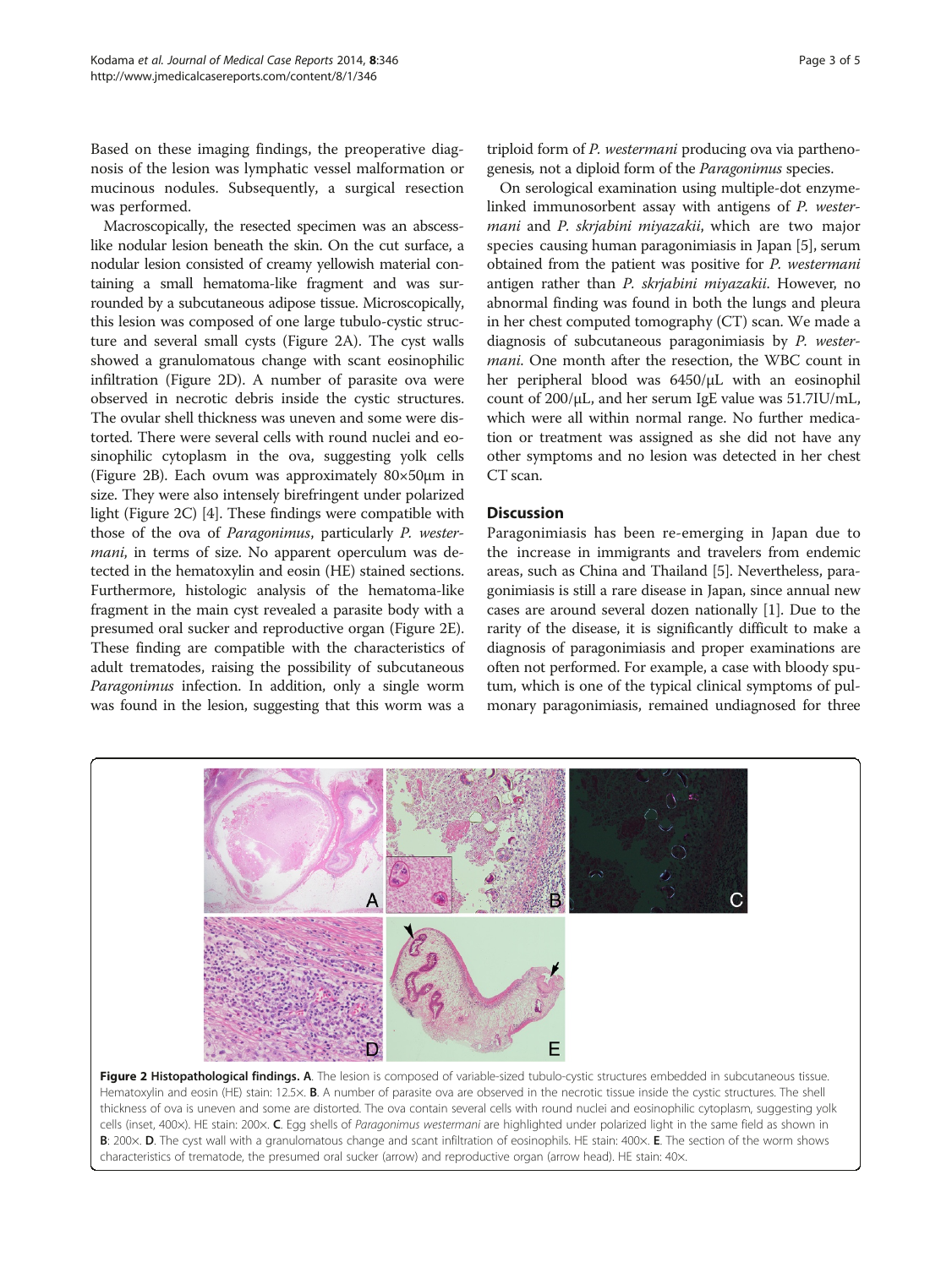years [[6\]](#page-4-0). A high eosinophil count in peripheral blood and an elevated serum IgE value are not specific findings; they are observed in around 80% of patients [[5](#page-4-0)]. Even if a sputum test and biopsy are performed, the ova or body of Paragonimus parasites may not be detectable due to an insufficient amount of specimens [\[7\]](#page-4-0).

Subcutaneous paragonimiasis is particularly rare compared to pleuropulmonary and the other ectopic paragonimiasis. According to a recent review of paragonimiasis cases in Japan, only 4.9% of the 384 cases presented with subcutaneous nodules [[5\]](#page-4-0). In addition to the rarity, this case suffered from a lack of findings suggesting parasite infection: the subcutaneous mass was not migratory and an eosinophilic count in her peripheral blood and serum IgE value were unavailable. This caused difficulty in reaching the definitive diagnosis. In her histopathological examination the lesion was completely encapsulated by fibrosis, with a granulomatous change and scant eosinophilic infiltration. This may indicate a chronic phase of the infection, not an acute phase, which is in accordance with the long follow-up term before the resection. The resected tissue contained the parasite ova and body, which provided sufficient findings leading to the diagnosis of subcutaneous paragonimiasis. The following serological test confirmed an infection by P. westermani.

To the best of our knowledge, no report has been published regarding MRI findings of subcutaneous paragonimiasis in combination with histopathological examinations, although one case of subcutaneous paragonimiasis with a CT scan suggesting a localized abscess on the lower back has been reported [\[8](#page-4-0)]. On the other hand, MRI findings of liver and brain paragonimiasis have been reported, showing cystic lesions with low intensity signal in T1WI imaging and high intensity signal in T2WI imaging [\[9,10](#page-4-0)]. Subcutaneous nodules in this case presented similar MRI findings to those of the liver and brain cases, but additionally showed inhomogeneity of the content. A contrastenhanced MRI scan revealed that the lesion was enhanced at the rim but not inside the nodules. Only a very few diseases, such as lymphatic vessel malformation, present similar MRI findings in subcutaneous tissue.

There are several infection sources of paragonimiasis. Freshwater crab (Eriocheir japonica, Eriocheir sinensis or Geothelphusa dehaani) is an intermediate host of Paragonimus and wild boar is a paratenic host. Humans become infected after eating these in a raw or undercooked state. Drunken crab and Japanese cuisine using freshwater crab or wild boar meat are thought to be the main infection sources in Japan [\[1,5,11\]](#page-4-0). A previous study suggested that the infection rate of freshwater crabs varies from 0 to 88%, according to the regions or seasons (the average infection rate is 17%) [\[12](#page-4-0)]. Paying careful attention to previous history related to freshwater crab and

wild boar is important in making a diagnosis of paragonimiasis.

However, proper history-taking is often difficult, particularly in non-endemic areas of paragonimiasis. Since cutaneous and subcutaneous paragonimiasis lesions are relatively easy to reach, an excision biopsy for histopathological examination is useful. Even if a worm and/ or ova are not observed in the lesion, findings such as an abscess with eosinophilic infiltration may be able to suggest parasite infection. In combination with serological testing, cutaneous and/or subcutaneous paragonimiasis can be diagnosed [[13](#page-4-0),[14](#page-4-0)].

#### **Conclusions**

We report a case of 39-year-old Chinese immigrant woman presenting with a subcutaneous nodule on her left lower back. Her MRI findings showed cystic lesions with inhomogeneous low intensity signal in a T1WI and high intensity signal in a T2WI. Rim enhancement was shown on a contrast-enhanced MRI scan. A histopathological examination revealed a granulomatous lesion associated with necrosis, ova and a body of a parasite suggesting trematode. A serological examination confirmed an infection of P. westermani. Together with the absence of pleuropulmonary lesion, this case was diagnosed as subcutaneous paragonimiasis.

#### Consent

Written informed consent was obtained from the patient for publication of this case report and any accompanying images. A copy of the written consent is available for review by the Editor-in-Chief of this journal.

#### Abbreviations

CT: Computed tomography; HE: Hematoxylin and eosin; IgE: Immunoglobulin E; MRI: Magnetic resonance imaging; T1WI: T1-weighted image; T2WI: T2-weighted image; WBC: White blood cell.

#### Competing interests

The authors declare that they have no competing interests.

#### Authors' contributions

MK and MA were involved in acquisition of data and drafting the manuscript, and equally contributed to this study. HT designed and organized this study. HM guided the diagnosis by parasitological, histopathological and serological examinations. EN helped in parasitological conception. TY performed dermatological aspects of this study. YA performed respirological aspects of this study. HK revised the manuscript critically for important intellectual content and supported financially. All authors read and approved the final manuscript.

#### Authors' information

MK's current address is Department of Human Pathology, Tokyo Medical and Dental University Graduate School, 1-5-45 Yushima, Bunkyo-ku, Tokyo 113–8510, Japan.

#### Author details

<sup>1</sup>Section of Oncopathology and Regenerative Biology, Department of Pathology, Faculty of Medicine, University of Miyazaki, 5200 Kihara, Kiyotake, Miyazaki, Miyazaki 889-1692, Japan. <sup>2</sup>Clinical Laboratory, University of Miyazaki Hospital, 5200 Kihara, Kiyotake, Miyazaki, Miyazaki 889-1692, Japan. <sup>3</sup>Division